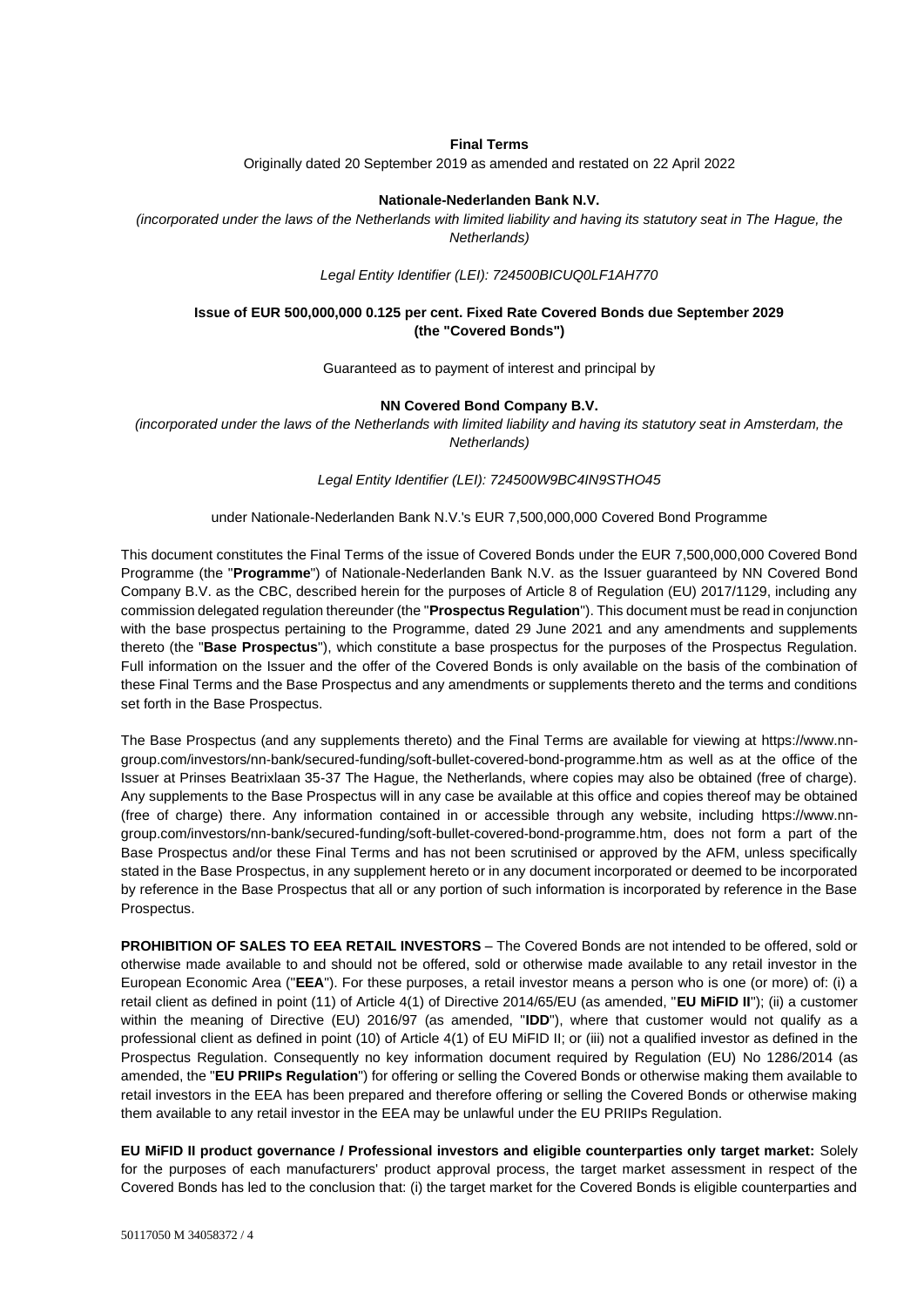professional clients only, each as defined in EU MiFID II; and (ii) all channels for distribution of the Covered Bonds to eligible counterparties and professional clients are appropriate. Any person subsequently offering, selling or recommending the Covered Bonds (an "**EU distributor**") should take into consideration the manufacturers' target market assessment; however, an EU distributor subject to EU MiFID II is responsible for undertaking its own target market assessment in respect of the Covered Bonds (by either adopting or refining the manufacturers' target market assessment) and determining appropriate distribution channels.

**PROHIBITION OF SALES TO UK RETAIL INVESTORS** - The Covered Bonds are not intended to be offered, sold or otherwise made available to and should not be offered, sold or otherwise made available to any retail investor in the United Kingdom ("**UK**"). For these purposes, a retail investor means a person who is one (or more) of: (i) a retail client, as defined in point (8) of Article 2 of Regulation (EU) No 2017/565 as it forms part of UK domestic law by virtue of the European Union (Withdrawal) Act 2018 ("**EUWA**"); (ii) a customer within the meaning of the provisions of the FSMA and any rules or regulations made under the FSMA to implement Directive (EU) 2016/97, where that customer would not qualify as a professional client, as defined in point (8) of Article 2(1) of Regulation (EU) No 600/2014 as it forms part of UK domestic law by virtue of the EUWA; or (iii) not a qualified investor as defined in Article 2 of Regulation (EU) 2017/1129 as it forms part of UK domestic law by virtue of the EUWA. Consequently no key information document required by Regulation (EU) No 1286/2014 as it forms part of UK domestic law by virtue of the EUWA (the "**UK PRIIPs Regulation**") for offering or selling the Covered Bonds or otherwise making them available to retail investors in the UK has been prepared and therefore offering or selling the Covered Bonds or otherwise making them available to any retail investor in the UK may be unlawful under the UK PRIIPs Regulation.

**UK MiFIR product governance / Professional investors and ECPs only target market** – Solely for the purposes of each manufacturers' product approval process, the target market assessment in respect of the Covered Bonds has led to the conclusion that: (i) the target market for the Covered Bonds is only eligible counterparties, as defined in the FCA Handbook Conduct of Business Sourcebook ("**COBS**"), and professional clients, as defined in Regulation (EU) No 600/2014 as it forms part of UK domestic law by virtue of the European Union (Withdrawal) Act 2018 ("**UK MiFIR**"); and (ii) all channels for distribution of the Covered Bonds to eligible counterparties and professional clients are appropriate. Any person subsequently offering, selling or recommending the Covered Bonds (a "**UK distributor**") should take into consideration the manufacturers/s'] target market assessment; however, a UK distributor subject to the FCA Handbook Product Intervention and Product Governance Sourcebook (the "**UK MiFIR Product Governance Rules**") is responsible for undertaking its own target market assessment in respect of the Covered Bonds (by either adopting or refining the manufacturers' target market assessment) and determining appropriate distribution channels.

The Covered Bonds and the Guarantee have not been and will not be registered under the US. Securities Act of 1933, as amended (the "**Securities Act**"), or the securities laws of any state of the United States or other jurisdiction of the United States. The securities may not be offered or sold within the U.S. or to, or for the account or benefit of, U.S. persons (as defined in Regulation S), except pursuant to an exemption from, or in a transaction not subject to, the registration requirements of the Securities Act and applicable state or local securities laws. Accordingly, the Covered Bonds are being offered, sold or delivered only to non-U.S. persons (as defined in Regulation S) outside the United States in reliance on Regulation S.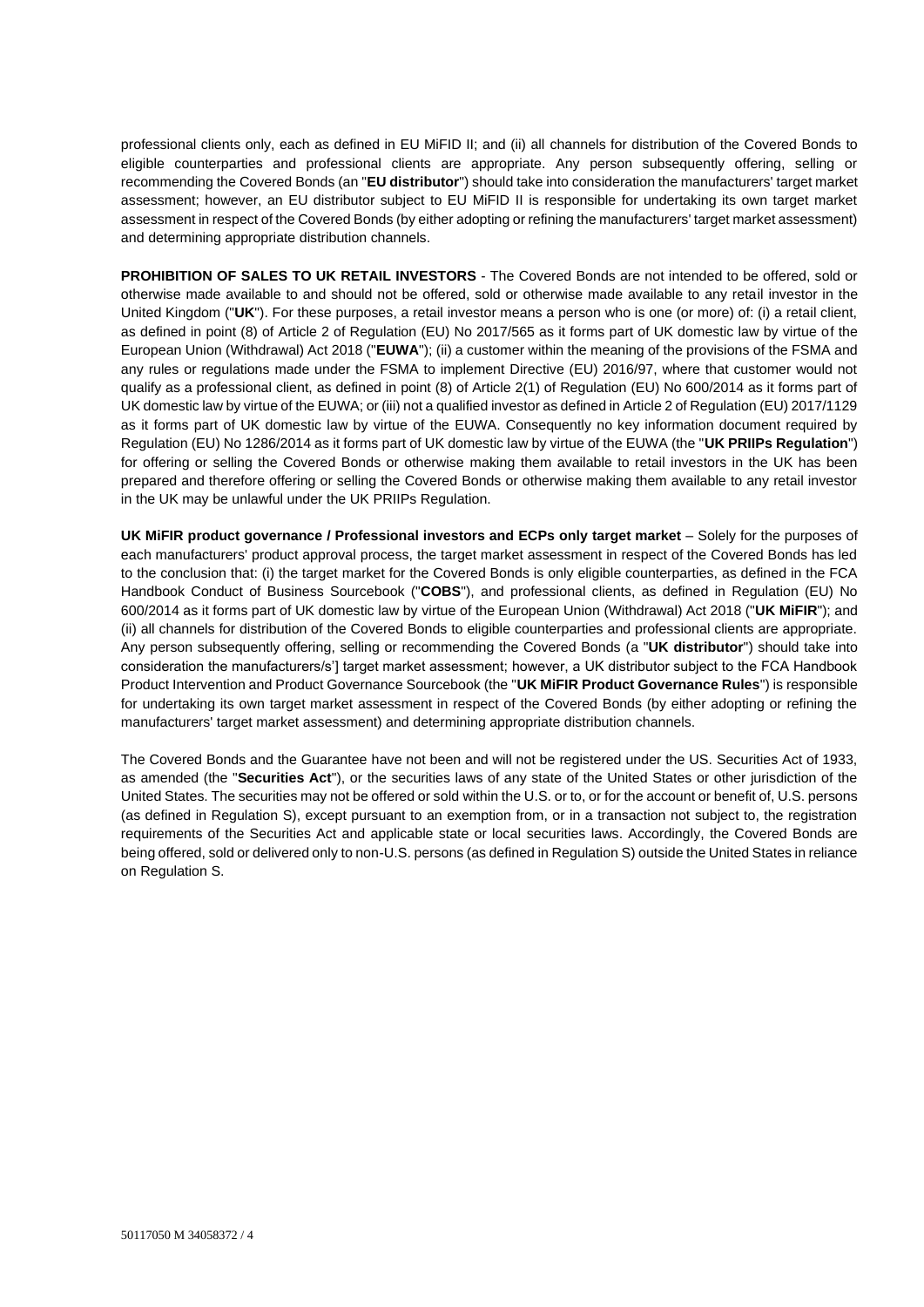## **PART A – CONTRACTUAL TERMS**

These Final Terms are to be read in conjunction with the Terms and Conditions (the "**Terms and Conditions**") set forth in section 5 (*Covered Bonds*) of the Base Prospectus. The Terms and Conditions as supplemented, amended and/or disapplied by these Final Terms constitute the conditions (the "**Conditions**") of the Covered Bonds. Capitalised terms not defined herein have the same meaning as in the Terms and Conditions. Certain capitalised terms in the Conditions which are not defined therein have the meaning set forth in a master definitions agreement (the "**Master Definitions Agreement**") dated 29 June 2020, as the same may be amended, supplemented, restated or otherwise modified from time to time and signed by the Issuer, the CBC, the Security Trustee, the Transferor and certain other parties. All references to numbered Conditions and sections are to Conditions and sections of the Terms and Conditions set forth in section 5 (*Covered Bonds*) of the Base Prospectus.

| 1. | (i)                            | Issuer:                        | Nationale-Nederlanden Bank N.V.                                                                                                                                                                                                                                                                                                                                                                                                                                      |
|----|--------------------------------|--------------------------------|----------------------------------------------------------------------------------------------------------------------------------------------------------------------------------------------------------------------------------------------------------------------------------------------------------------------------------------------------------------------------------------------------------------------------------------------------------------------|
|    | (ii)                           | CBC:                           | NN Covered Bond Company B.V.                                                                                                                                                                                                                                                                                                                                                                                                                                         |
| 2. | (i)                            | Series Number:                 | 11                                                                                                                                                                                                                                                                                                                                                                                                                                                                   |
|    | (ii)                           | Tranche Number:                | 1                                                                                                                                                                                                                                                                                                                                                                                                                                                                    |
| 3. | Currency:                      |                                | Euro                                                                                                                                                                                                                                                                                                                                                                                                                                                                 |
| 4. | Aggregate Nominal Amount:      |                                | 500,000,000                                                                                                                                                                                                                                                                                                                                                                                                                                                          |
|    | (i)                            | Series:                        | 500,000,000                                                                                                                                                                                                                                                                                                                                                                                                                                                          |
| 5. |                                | <b>Issue Price of Tranche:</b> | 99.970 per cent. of the Aggregate Nominal<br>Amount                                                                                                                                                                                                                                                                                                                                                                                                                  |
| 6. | (i)                            | Specified Denomination(s):     | EUR 100,000                                                                                                                                                                                                                                                                                                                                                                                                                                                          |
|    | (ii)                           | <b>Calculation Amount:</b>     | EUR 100,000                                                                                                                                                                                                                                                                                                                                                                                                                                                          |
| 7. | (i)                            | <b>Issue Date:</b>             | 24 September 2019                                                                                                                                                                                                                                                                                                                                                                                                                                                    |
|    | (ii)                           | Interest Commencement Date     | <b>Issue Date</b>                                                                                                                                                                                                                                                                                                                                                                                                                                                    |
| 8. | <b>Maturity Date:</b>          |                                | 24 September 2029                                                                                                                                                                                                                                                                                                                                                                                                                                                    |
|    | Extended Due for Payment Date: |                                | 24 September 2030                                                                                                                                                                                                                                                                                                                                                                                                                                                    |
|    |                                |                                | If the Final Redemption Amount is not paid in full<br>on the Maturity Date, payment of the unpaid<br>amount will be automatically deferred until the<br>Extended Due for Payment Date, provided that<br>any amount representing the Final Redemption<br>Amount due and remaining unpaid on the<br>Maturity Date may be paid by the CBC on any<br>Specified Interest Payment Date occurring<br>thereafter up to (and including) the Extended Due<br>for Payment Date. |
| 9. | Interest Basis:                |                                | In respect of the period from and including the<br>Interest Commencement Date to (but excluding)                                                                                                                                                                                                                                                                                                                                                                     |

the Maturity Date: 0.125 per cent. Fixed Rate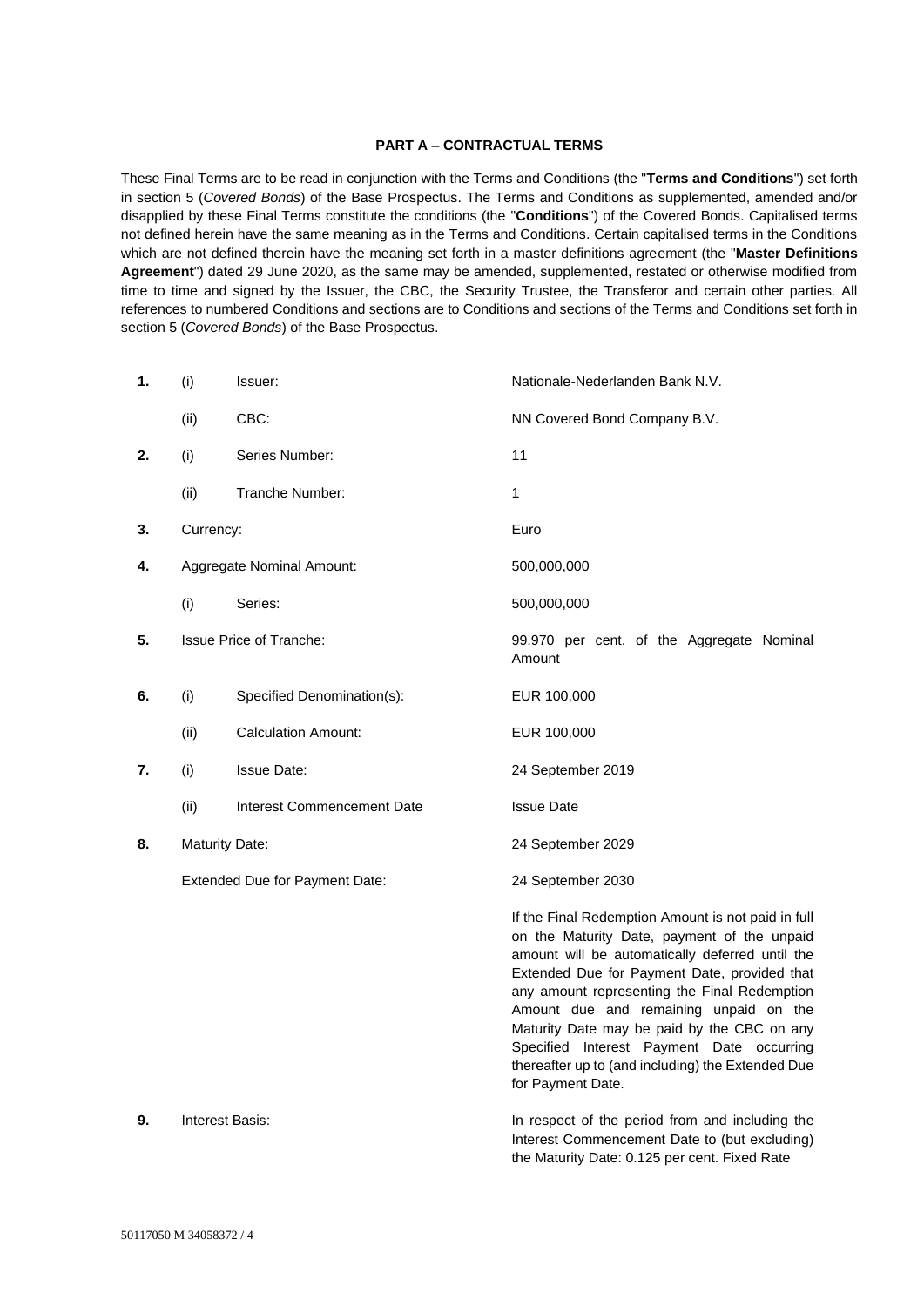If payment of the Guaranteed Final Redemption Amount is deferred in whole or in part, for the period from (and including) the Maturity Date to (and excluding) the Extended Due for Payment Date: 0.125 per cent. Fixed Rate **10.** Redemption/Payment Basis: Redemption at par **11.** Change of Interest Basis or Redemption/Payment Basis Not Applicable 12. Put/Call Options: Not Applicable **13.** Status of the Covered Bonds: Unsubordinated, unsecured, guaranteed **14.** Status of the Guarantee: Unsubordinated, secured (indirectly, through a parallel debt), unguaranteed

### **PROVISIONS RELATING TO INTEREST (IF ANY) PAYABLE**

| 15. | <b>Fixed Rate Covered Bond Provisions:</b> |                                                     | Applicable from (and including) the Issue Date to<br>(but excluding) the Extended Due for Payment<br>Date                                                                                                                                                                                 |
|-----|--------------------------------------------|-----------------------------------------------------|-------------------------------------------------------------------------------------------------------------------------------------------------------------------------------------------------------------------------------------------------------------------------------------------|
|     | (i)                                        | Rate(s) of Interest:                                | 0.125 per cent. per annum payable annually in<br>arrear                                                                                                                                                                                                                                   |
|     | (ii)                                       | Interest Payment Date(s):                           | 24 September in each year up to and including<br>the Maturity Date, if applicable subject to the<br>Business Day Convention and thereafter the 24th<br>day in each month up to and including the<br>Extended Due for Payment Date if applicable<br>subject to the Business Day Convention |
|     | (iii)                                      | Fixed Coupon Amount(s):                             | EUR 125 per Calculation Amount                                                                                                                                                                                                                                                            |
|     | (iv)                                       | Broken Amount(s):                                   | Not Applicable                                                                                                                                                                                                                                                                            |
|     | (v)                                        | <b>Business Day Convention</b>                      |                                                                                                                                                                                                                                                                                           |
|     |                                            | - Business Day Convention                           | Following Business Day Convention                                                                                                                                                                                                                                                         |
|     |                                            | - Adjustment or Unadjustment<br>for Interest Period | Unadjusted                                                                                                                                                                                                                                                                                |
|     | (vi)                                       | Fixed Day Count Fraction:                           | Actual/Actual (ICMA)                                                                                                                                                                                                                                                                      |
| 16. |                                            | <b>Floating Rate Covered Bond Provisions:</b>       | Not Applicable                                                                                                                                                                                                                                                                            |
| 17. |                                            | Zero Coupon Covered Bond Provisions:                | Not Applicable                                                                                                                                                                                                                                                                            |
|     |                                            | PROVISIONS RELATING TO REDEMPTION                   |                                                                                                                                                                                                                                                                                           |
| 18. | <b>Issuer Call:</b>                        |                                                     | Not Applicable                                                                                                                                                                                                                                                                            |
| 19. | <b>Investor Put:</b>                       |                                                     | Not Applicable                                                                                                                                                                                                                                                                            |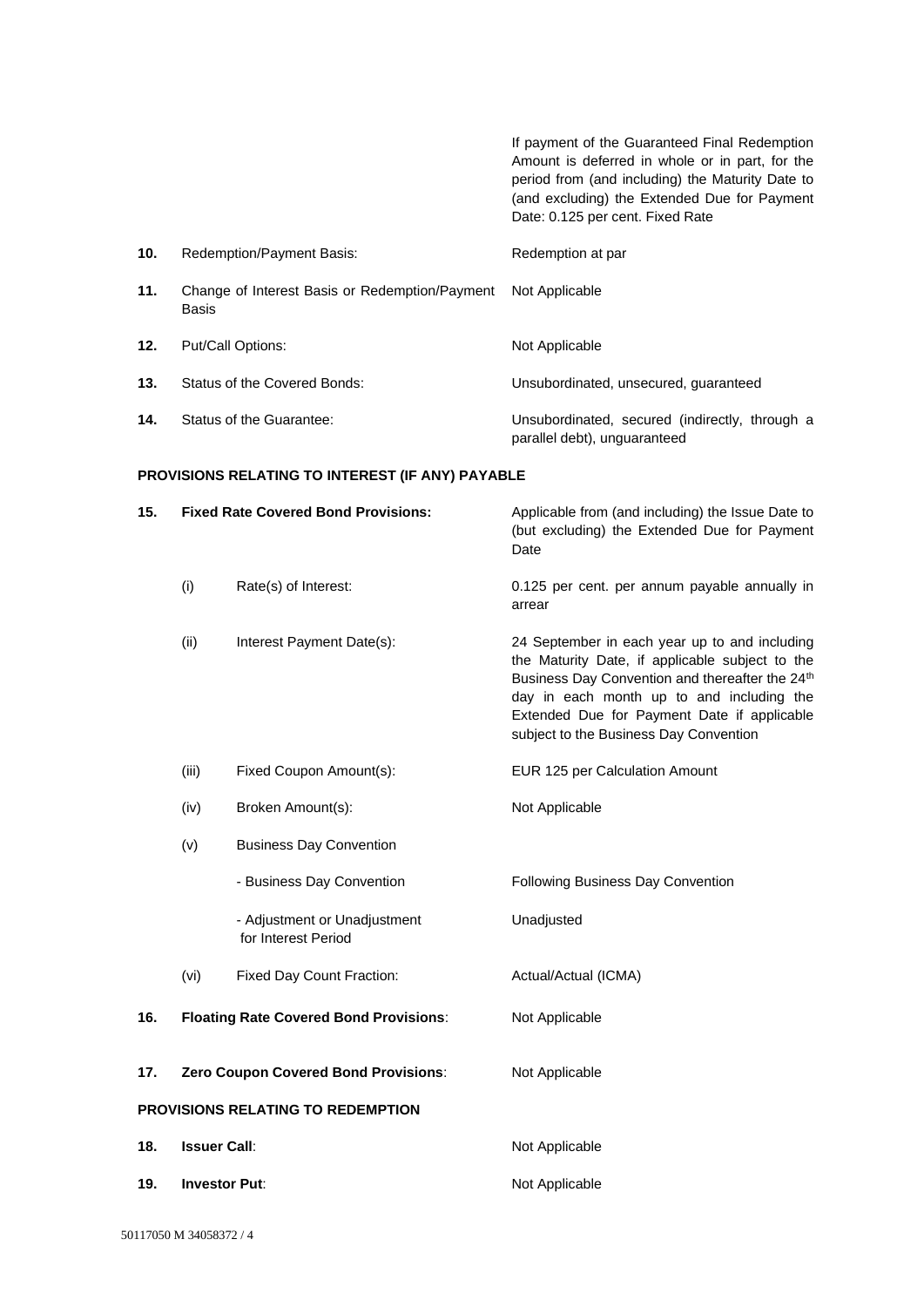| 20.                     |                                  | <b>Final Redemption Amount:</b>                                                                                                                                                                                                                       | EUR 100,000 per Calculation Amount                                                                                                                                                       |
|-------------------------|----------------------------------|-------------------------------------------------------------------------------------------------------------------------------------------------------------------------------------------------------------------------------------------------------|------------------------------------------------------------------------------------------------------------------------------------------------------------------------------------------|
| 21.                     | redemption:                      | Early Redemption Amount(s) per Calculation<br>Amount of each Covered Bond payable on<br>redemption for taxation reasons, or on acceleration<br>following an Issuer Event of Default as against the<br>Issuer or a CBC Event of Default or other early | As specified in Condition 7(e) (Early Redemption<br>Amounts)                                                                                                                             |
|                         |                                  | <b>GENERAL PROVISIONS APPLICABLE TO THE COVERED BONDS</b>                                                                                                                                                                                             |                                                                                                                                                                                          |
| 22.                     |                                  | Form of Covered Bonds:                                                                                                                                                                                                                                | Bearer form                                                                                                                                                                              |
|                         |                                  |                                                                                                                                                                                                                                                       | Temporary Global Covered Bond exchangeable<br>for a Permanent Global Covered Bond which is<br>exchangeable for Definitive Covered Bonds only<br>upon the occurrence of an Exchange Event |
| 23.                     |                                  | New Global Note form:                                                                                                                                                                                                                                 | Not Applicable (see also Part B - item 7(viii)                                                                                                                                           |
| 24.                     | a)                               | Exclusion of set-off:                                                                                                                                                                                                                                 | Not Applicable                                                                                                                                                                           |
|                         | b)                               | German Insurers:                                                                                                                                                                                                                                      | Not Applicable                                                                                                                                                                           |
| 25.                     |                                  | Additional Financial Centre(s) or other special<br>provisions relating to payment Dates:                                                                                                                                                              | Not Applicable                                                                                                                                                                           |
| 26.                     | Talons mature):                  | Talons for future Coupons to be attached to<br>Definitive Covered Bonds (and dates on which such                                                                                                                                                      | No                                                                                                                                                                                       |
| 27.                     | <b>Consolidation Provisions:</b> |                                                                                                                                                                                                                                                       | The provisions of Condition 18 (Further Issues)<br>apply                                                                                                                                 |
|                         | <b>DISTRIBUTION</b>              |                                                                                                                                                                                                                                                       |                                                                                                                                                                                          |
| 28.                     | Method of distribution:          |                                                                                                                                                                                                                                                       | Syndicated                                                                                                                                                                               |
|                         | (i)                              | If syndicated, names of Managers:                                                                                                                                                                                                                     | ABN AMRO Bank N.V.<br><b>BNP Paribas</b><br>DZ.<br>AG<br>Bank<br>Deutsche<br>Zentral-<br>Genossenschaftsbank, Frankfurt am Main<br><b>HSBC France</b><br>Landesbank Baden-Württemberg    |
|                         | (ii)                             | Stabilising Manager (if any):                                                                                                                                                                                                                         | Not Applicable                                                                                                                                                                           |
| 29.                     | Dealer:                          | If non-syndicated, name and address of relevant                                                                                                                                                                                                       | Not Applicable                                                                                                                                                                           |
| <b>OTHER PROVISIONS</b> |                                  |                                                                                                                                                                                                                                                       |                                                                                                                                                                                          |
| 30.                     | (i)                              | U.S. Selling Restrictions:                                                                                                                                                                                                                            | Reg S Compliance category 2, TEFRA D                                                                                                                                                     |
|                         | (ii)                             | Prohibition of Sales to Belgian<br>Consumers:                                                                                                                                                                                                         | Applicable                                                                                                                                                                               |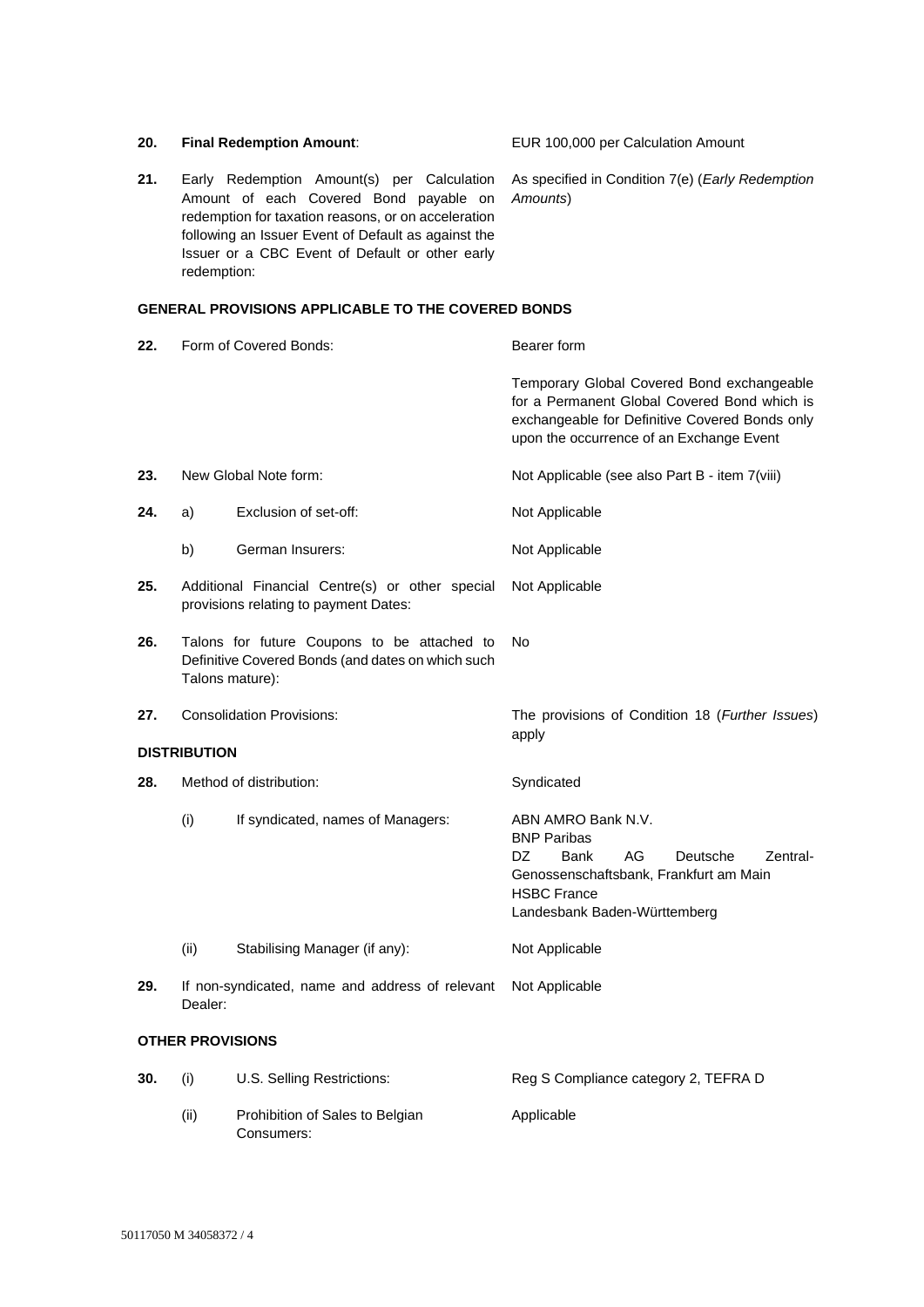### **Responsibility**

The Issuer and the CBC declare that the information contained herein is, to the best of its knowledge, in accordance with the facts and makes no omission likely to affect its import. The Issuer and the CBC (only as far as it concerns the CBC) accept responsibility for the information contained in these Final Terms.

Signed on behalf of the Issuer: Signed on behalf of the CBC:

By: Duly authorised By: Duly authorised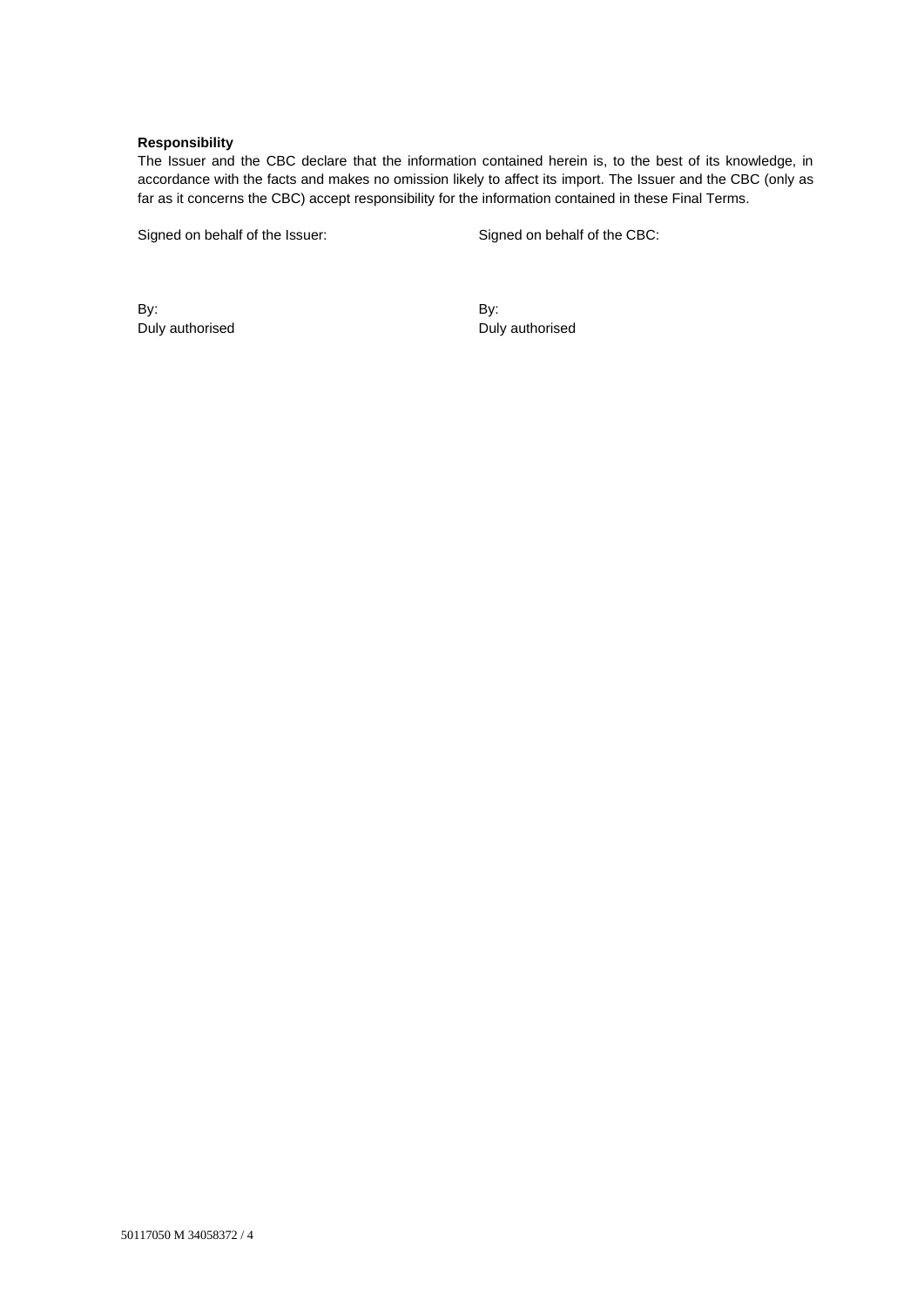## **PART B - OTHER INFORMATION**

# **1. LISTING AND ADMISSION TO TRADING**

| (i)            | Listing:                                                       | Euronext Amsterdam                                                                                                                                                        |
|----------------|----------------------------------------------------------------|---------------------------------------------------------------------------------------------------------------------------------------------------------------------------|
| (ii)           | Admission to trading:                                          | Application has been made for the Covered<br>Bonds to be admitted to trading on the regulated<br>market on the official list of Euronext Amsterdam                        |
| (iii)          | Estimate of total expenses related to<br>admission to trading: | EUR 7,300 (to be paid by the Issuer)                                                                                                                                      |
| <b>RATINGS</b> |                                                                |                                                                                                                                                                           |
| Ratings        |                                                                | The Covered Bonds to be issued have been<br>rated:                                                                                                                        |
|                |                                                                | S&P Global Ratings Europe Limited: AAA                                                                                                                                    |
|                | Registration of Rating Agency:                                 | S&P.<br>Ratings Europe Limited<br>Global<br><b>IS</b><br>established in the EU and registered under<br>Regulation (EU) No 1060/2009, as amended (the<br>"CRA Regulation") |

## **3.** Notification: Not Applicable

**2. RATINGS**

# **4. INTERESTS OF NATURAL AND LEGAL PERSONS INVOLVED IN THE ISSUE**

Save as discussed in "*Subscription and Sale*", so far as the Issuer is aware, no person involved in the issue of the Covered Bonds has an interest material to the offer.

# **5. USE AND ESTIMATED NET PROCEEDS**

|    | (i)                                          | Estimated net proceeds: | non-disclosed                                                                                                             |
|----|----------------------------------------------|-------------------------|---------------------------------------------------------------------------------------------------------------------------|
|    | (ii)                                         | Use:                    | The net proceeds of the Covered Bonds will be<br>used by the Issuer for its general corporate<br>purposes                 |
| 6. | <b>YIELD</b> (Fixed Rate Covered Bonds only) |                         |                                                                                                                           |
|    |                                              | Indication of yield:    | 0.128 per cent. per annum                                                                                                 |
|    |                                              |                         | The yield is calculated at the Issue Date on the<br>basis of the Issue Price. It is not an indication of<br>future yield. |
| 7. | <b>OPERATIONAL INFORMATION</b>               |                         |                                                                                                                           |
|    | (i)                                          | ISIN:                   | NL0013995095                                                                                                              |

(ii) Common Code: 205635211 (iii) WKN Code: Not Applicable